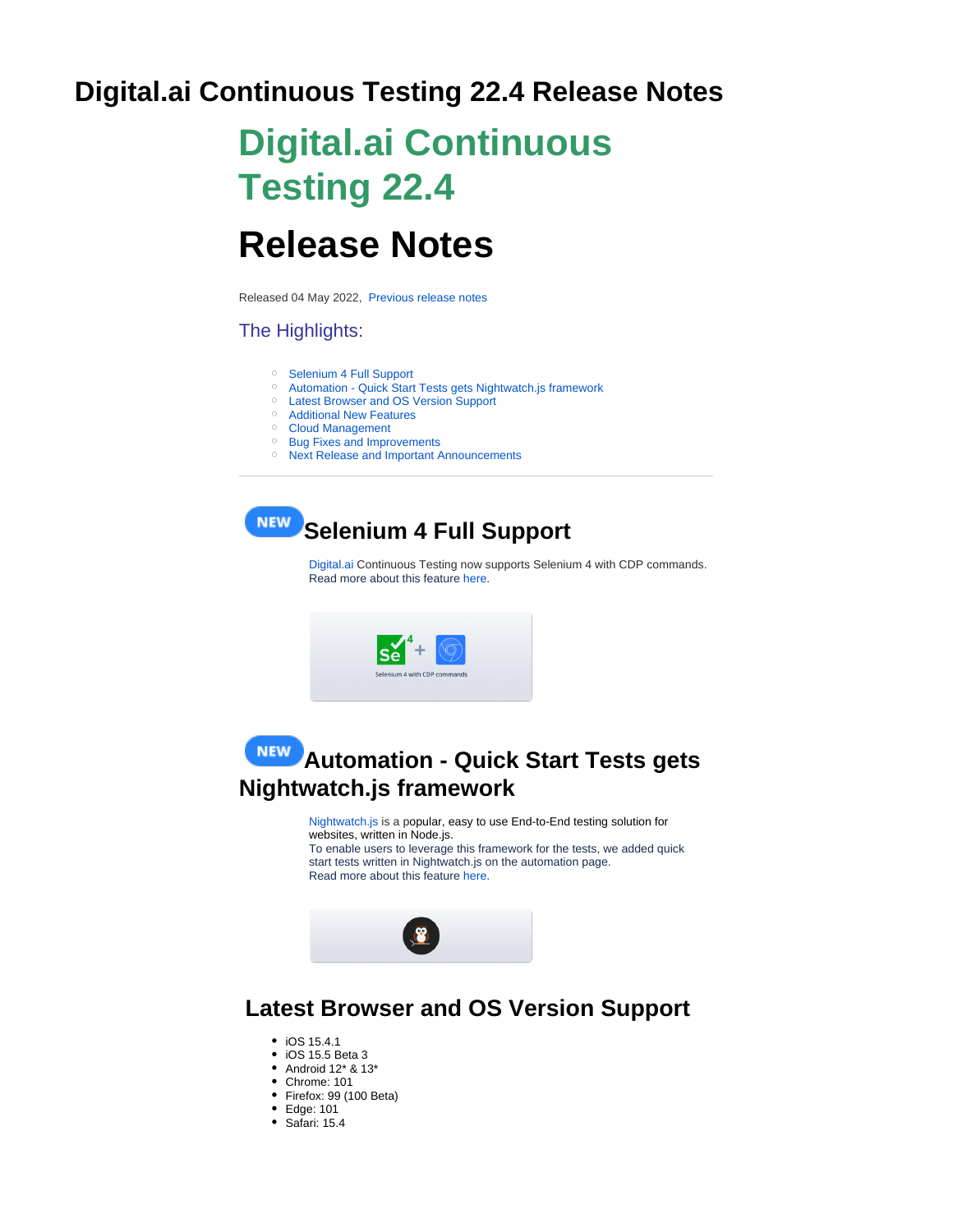#### **Supported Mobile Operating Systems**

- **Android Devices**
	- Android 5.1 and above
- **iOS Devices:**
	- iOS 12.3.x, iOS 12.4.x
		- $\bullet$  iOS 13
		- $\bullet$  iOS 14  $\bullet$  iOS 15
		-

#### **Notes and Known Issues**

- Limitation on Android 12 and 13 device is mentioned [here.](https://docs.experitest.com/display/LT/Limitations+on+Android+devices)
- Due to the latest limitations, it is suggested to remove the passcode on iOS 15.x devices in cloud.
- Change Orientation doesn't work in iOS 15.4.1 and 15.5 Beta devices.
- Since Appium Client 8 is not supported in Appium Grid due to technical
	- limitations, please use Appium OSS.
- Chrome 96 version is supported only in macOS BigSur and later.
- Scanning of QR Code is not supported in iOS 15.4.1 and iOS 15.5 Beta devices.

### Additional New Features

<span id="page-1-0"></span> **BrowserStudio - Improvements to the [manual reports](https://docs.experitest.com/display/LT/Browser+-+Manual+Reports).**

## <span id="page-1-1"></span> **Cloud Management**

This section is relevant only for Cloud Administrators. ⋒

To access the Cloud Management documentation, you should **log in**.

In case you do not have credentials please contact [support@digital.a](mailto:support@digital.ao)i

## **On-Premise Deployment**

#### **Important Notes and Known Issues**

We are now supporting new versions of PostgreSQL 14.2 / 13.6/ 12.10. Starting from 22.8 we will not support old versions 9.6.x /10.7+/11.x for both cloud and reporter.

### <span id="page-1-2"></span> **Bug Fixes and Improvements**

- Regression Swipe doesn't work on iPhone 6s devices FIXED
- Android Manual instrumentation improvements on MacOS DONE
- Android Upgrade image injection libraries DONE
- Application Signer Improvements on temp files management DONE
- DHM improvement add functionality that periodically checks whether DHM machine can connect to itself - DONE
- OSS Project Mobile studio Error upon switching to STAW DONE
- Mobile Studio Switch Simulators/Emulators to new UI Done

## <span id="page-1-3"></span> **Next Release and Important Announcements**

- **Due date\*:** 01.06.2022 (or prior)
- **Web Studio old UI will be available until August 2022 (v. 22.7).**
- **With version 22.2, we are not supporting Internet Explorer (IE) for desktop browser testing (both manual and Grid).**